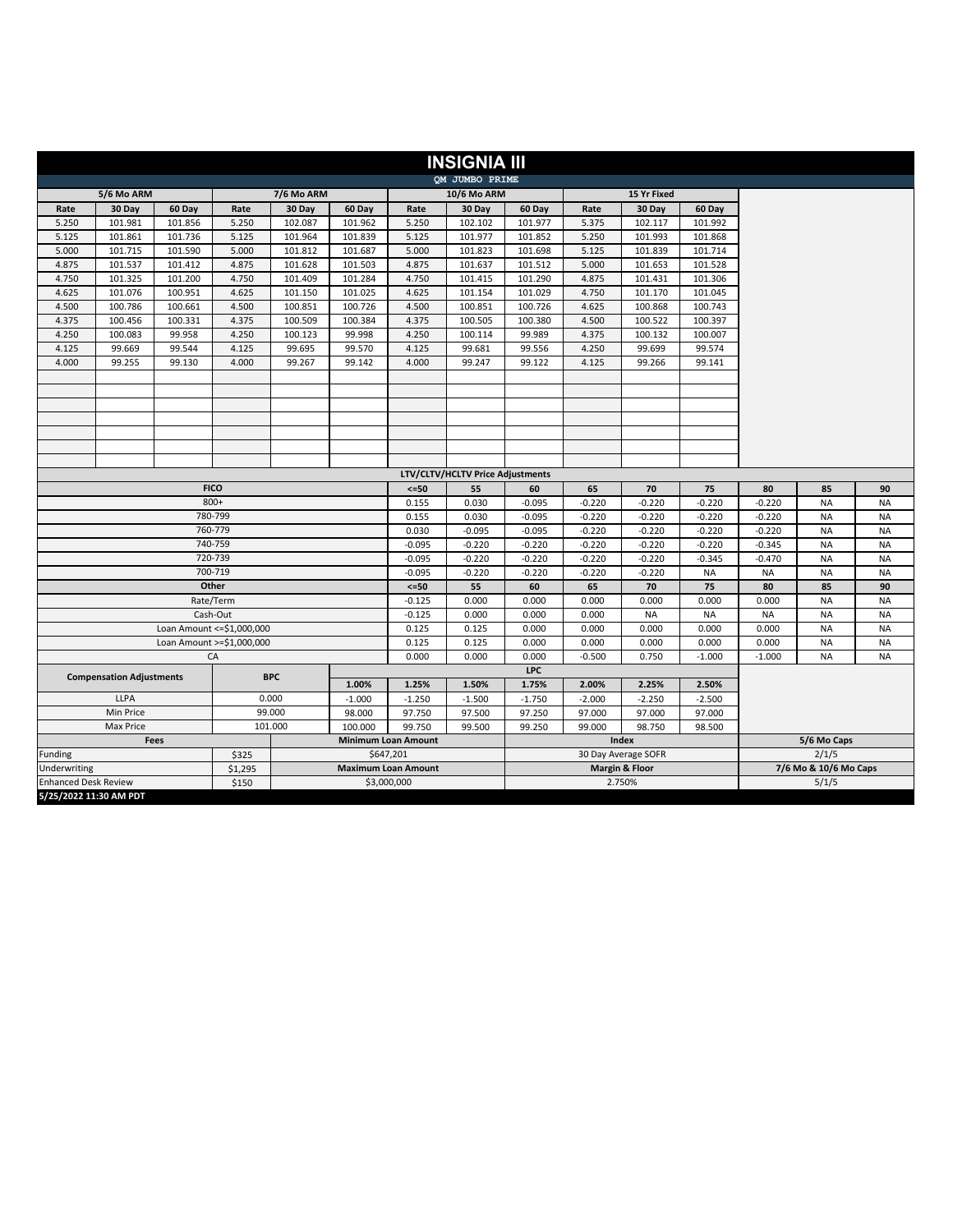|                                 |                                  |                |                            | <b>INSIGNIA V</b> |                |                |                |                      |                      |           |           |
|---------------------------------|----------------------------------|----------------|----------------------------|-------------------|----------------|----------------|----------------|----------------------|----------------------|-----------|-----------|
|                                 |                                  |                |                            | QM JUMBO PRIME    |                |                |                |                      |                      |           |           |
|                                 |                                  |                |                            | 30 Yr Fixed       |                |                |                |                      |                      |           |           |
|                                 |                                  |                |                            |                   | Rate           | 30 Day         | 60 Day         |                      |                      |           |           |
|                                 |                                  |                |                            |                   |                | 6.250          | 102.622        | 102.247              |                      |           |           |
|                                 |                                  |                |                            |                   | 6.125          | 102.417        | 102.042        |                      |                      |           |           |
|                                 |                                  |                |                            |                   | 6.000          | 102.097        | 101.722        |                      |                      |           |           |
|                                 |                                  |                |                            |                   | 5.875          | 101.764        | 101.389        |                      |                      |           |           |
|                                 |                                  |                |                            |                   | 5.750          | 101.339        | 100.964        |                      |                      |           |           |
|                                 |                                  |                |                            |                   | 5.625          | 100.974        | 100.599        |                      |                      |           |           |
|                                 |                                  |                |                            |                   | 5.500          | 100.563        | 100.188        |                      |                      |           |           |
|                                 |                                  |                |                            |                   | 5.375          | 100.146        | 99.771         |                      |                      |           |           |
|                                 |                                  |                |                            |                   |                |                |                |                      | 5.250                | 99.694    | 99.319    |
|                                 |                                  |                |                            |                   |                |                |                |                      |                      | 99.243    | 98.868    |
|                                 |                                  |                |                            |                   |                |                |                |                      | 5.000<br>4.875       | 98.836    | 98.461    |
|                                 |                                  |                |                            |                   |                |                |                |                      |                      | 98.418    | 98.043    |
|                                 |                                  |                |                            |                   |                |                |                |                      |                      |           |           |
|                                 |                                  |                |                            |                   |                |                |                |                      |                      |           |           |
|                                 |                                  |                |                            |                   |                |                |                |                      |                      |           |           |
|                                 |                                  |                |                            |                   |                |                |                |                      |                      |           |           |
|                                 |                                  |                |                            |                   |                |                |                |                      |                      |           |           |
|                                 |                                  |                |                            |                   |                |                |                |                      |                      |           |           |
|                                 | LTV/CLTV/HCLTV Price Adjustments |                |                            |                   |                |                |                |                      |                      |           |           |
| <b>FICO</b>                     | $<=50$                           | 55             | 60                         | 65                | 70             | 75             | 80             | 85                   | 90                   |           |           |
| 800+<br>780-799                 | 0.890                            | 0.890<br>0.740 | 0.890<br>0.740             | 0.790             | 0.740          | 0.640          | 0.540          | $-0.860$             | $-1.460$<br>$-1.960$ |           |           |
| 760-779                         | 0.740<br>0.740                   | 0.740          | 0.740                      | 0.740<br>0.740    | 0.640<br>0.640 | 0.490<br>0.490 | 0.340<br>0.340 | $-1.335$<br>$-1.335$ | $-1.960$             |           |           |
| 740-759                         | 0.690                            | 0.690          | 0.690                      | 0.690             | 0.440          | 0.340          | 0.040          | $-1.710$             | $-2.460$             |           |           |
|                                 | 0.540                            | 0.540          | 0.540                      | 0.490             | 0.340          | 0.090          | $-0.260$       | $-1.960$             | $-2.710$             |           |           |
| 720-739<br>700-719              |                                  |                |                            | 0.340             | 0.340          | 0.340          | 0.140          | $-0.160$             | $-0.660$             | <b>NA</b> | <b>NA</b> |
| Other                           |                                  |                |                            | 55                | 60             | 65             | 70             | 75                   | 80                   | 85        | 90        |
| Condo                           | $\leq$ =50<br>0.000              | 0.000          | 0.000                      | 0.000             | $-0.100$       | $-0.200$       | $-0.300$       | $-0.500$             | <b>NA</b>            |           |           |
| Rate/Term                       | $-0.250$                         | $-0.250$       | $-0.250$                   | $-0.250$          | $-0.250$       | $-0.250$       | $-0.250$       | <b>NA</b>            | <b>NA</b>            |           |           |
| Cash-Out                        | $-0.750$                         | $-0.750$       | $-0.750$                   | $-1.000$          | $-1.250$       | $-1.500$       | $-1.750$       | <b>NA</b>            | <b>NA</b>            |           |           |
| 2nd Home                        | 0.000                            | 0.000          | 0.000                      | $-0.125$          | $-0.250$       | $-0.375$       | $-0.500$       | <b>NA</b>            | <b>NA</b>            |           |           |
| Investment                      | $-1.000$                         | $-1.000$       | $-1.000$                   | $-1.250$          | $-1.500$       | <b>NA</b>      | <b>NA</b>      | <b>NA</b>            | <b>NA</b>            |           |           |
|                                 | 0.000                            | 0.000          | 0.000                      | $-0.050$          | $-0.100$       | $-0.250$       | <b>NA</b>      | <b>NA</b>            | <b>NA</b>            |           |           |
| 2-4 Units<br>Self-Employed      |                                  |                | 0.000                      | 0.000             | 0.000          | 0.000          | $-0.050$       | $-0.100$             | $-0.150$             | $-0.200$  | $-0.250$  |
| <b>Compensation Adjustments</b> | <b>BPC</b>                       |                |                            |                   | <b>LPC</b>     |                |                |                      |                      |           |           |
|                                 |                                  | 1.00%          | 1.25%                      | 1.50%             | 1.75%          | 2.00%          | 2.25%          | 2.50%                |                      |           |           |
| <b>LLPA</b>                     | 0.000                            | $-1.000$       | $-1.250$                   | $-1.500$          | $-1.750$       | $-2.000$       | $-2.250$       | $-2.500$             |                      |           |           |
| Min Price                       | 99.000                           | 98.000         | 97.750                     | 97.500            | 97.250         | 97.000         | 97.000         | 97.000               |                      |           |           |
| Max Price                       | 101.000                          | 100.000        | 99.750                     | 99.500            | 99.250         | 99.000         | 98.750         | 98.500               |                      |           |           |
| Fees                            |                                  |                | <b>Minimum Loan Amount</b> |                   |                |                |                |                      |                      |           |           |
| Funding                         | \$325                            |                | \$647,201                  |                   |                |                |                |                      |                      |           |           |
| Underwriting                    | \$1,295                          |                | <b>Maximum Loan Amount</b> |                   |                |                |                |                      |                      |           |           |
| <b>Enhanced Desk Review</b>     | \$150                            | \$3,000,000    |                            |                   |                |                |                |                      |                      |           |           |
| 5/25/2022 11:30 AM PDT          |                                  |                |                            |                   |                |                |                |                      |                      |           |           |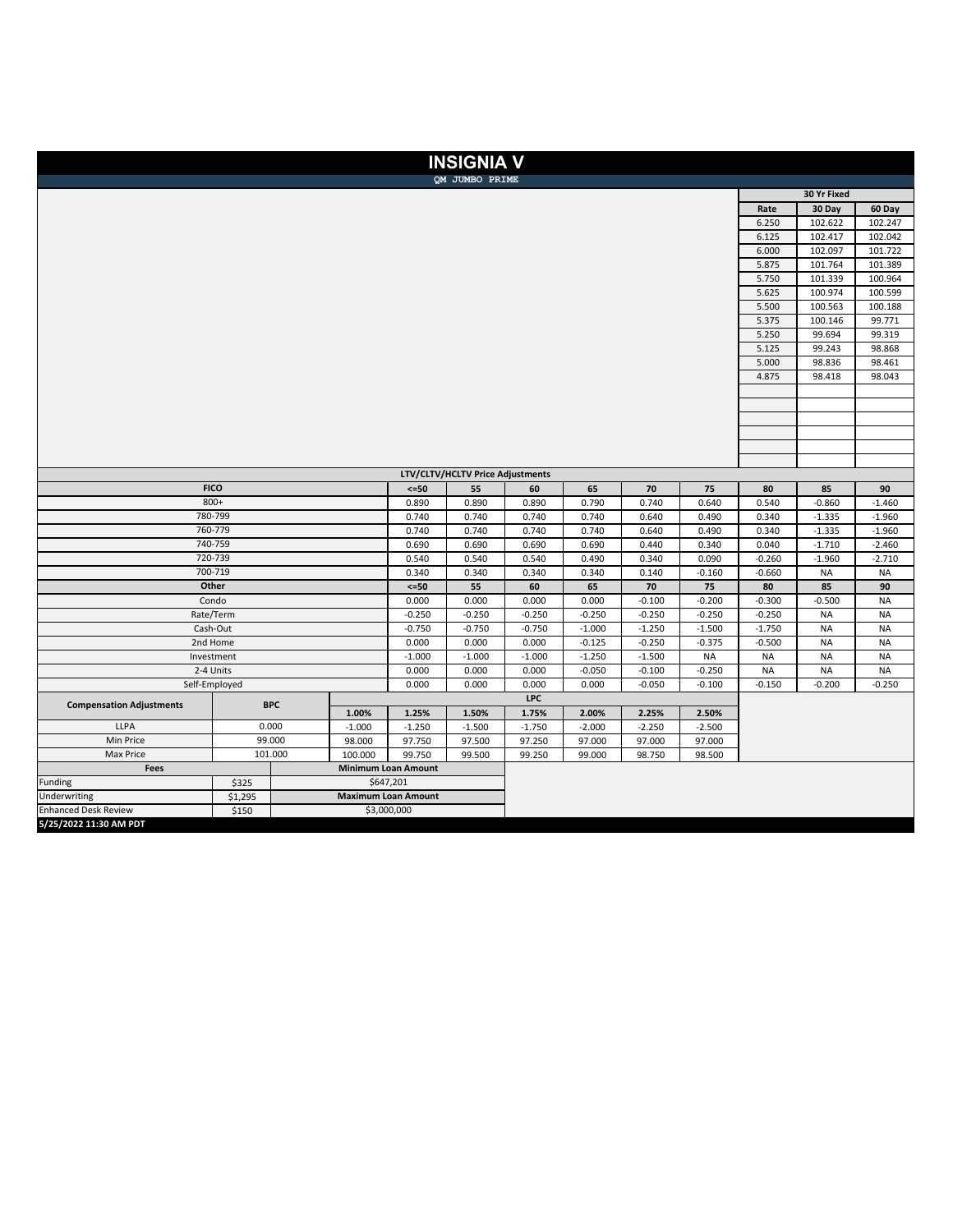## FUNDLOANS

|                                                        |                                       |                             |                      |                            | <b>INSIGNIA VI</b>               |                      |                      |                      |                      |                      |                  |                  |
|--------------------------------------------------------|---------------------------------------|-----------------------------|----------------------|----------------------------|----------------------------------|----------------------|----------------------|----------------------|----------------------|----------------------|------------------|------------------|
| OM JUMBO PRIME                                         |                                       |                             |                      |                            |                                  |                      |                      |                      |                      | 30 Yr Fixed          |                  |                  |
|                                                        |                                       |                             |                      |                            |                                  |                      | Rate                 | 30 Day               | 60 Day               |                      |                  |                  |
|                                                        |                                       |                             |                      |                            |                                  |                      |                      |                      |                      | 6.000                | 101.481          | 101.231          |
|                                                        |                                       |                             |                      |                            |                                  |                      |                      |                      |                      | 5.875                | 101.305          | 101.055          |
|                                                        |                                       |                             |                      |                            |                                  |                      |                      |                      |                      | 5.750                | 101.121          | 100.871          |
|                                                        |                                       |                             |                      |                            |                                  |                      | 5.625                | 100.922              | 100.672              |                      |                  |                  |
|                                                        |                                       |                             |                      |                            |                                  |                      | 5.500                | 100.700              | 100.450              |                      |                  |                  |
|                                                        |                                       |                             |                      |                            |                                  |                      | 5.375<br>5.250       | 100.447<br>100.150   | 100.197<br>99.900    |                      |                  |                  |
|                                                        |                                       |                             |                      |                            |                                  |                      | 5.125                | 99.805               | 99.555               |                      |                  |                  |
|                                                        |                                       |                             |                      |                            |                                  |                      |                      |                      |                      | 5.000                | 99.416           | 99.166           |
|                                                        |                                       |                             |                      |                            |                                  |                      |                      |                      |                      | 4.875                | 98.938           | 98.688           |
|                                                        |                                       |                             |                      |                            |                                  |                      |                      |                      |                      | 4.750                | 98.547           | 98.297           |
|                                                        |                                       |                             |                      |                            |                                  |                      |                      |                      |                      | 4.625                | 97.992           | 97.742           |
|                                                        |                                       |                             |                      |                            |                                  |                      |                      |                      |                      | 4.500                | 97.521           | 97.271           |
|                                                        |                                       |                             |                      |                            |                                  |                      |                      |                      |                      | 4.375<br>4.250       | 96.602<br>96.126 | 96.352<br>95.876 |
|                                                        |                                       |                             |                      |                            |                                  |                      |                      |                      |                      | 4.125                | 95.617           | 95.367           |
|                                                        |                                       |                             |                      |                            |                                  |                      |                      |                      |                      | 4.000                | 94.958           | 94.708           |
|                                                        |                                       |                             |                      |                            |                                  |                      |                      |                      |                      |                      |                  |                  |
|                                                        |                                       |                             |                      |                            |                                  |                      |                      |                      |                      |                      |                  |                  |
|                                                        |                                       |                             |                      |                            |                                  |                      |                      |                      |                      |                      |                  |                  |
|                                                        |                                       |                             |                      |                            |                                  |                      |                      |                      |                      |                      |                  |                  |
|                                                        |                                       |                             |                      |                            |                                  |                      |                      |                      |                      |                      |                  |                  |
|                                                        |                                       |                             |                      |                            |                                  |                      |                      |                      |                      |                      |                  |                  |
|                                                        |                                       |                             |                      |                            |                                  |                      |                      |                      |                      |                      |                  |                  |
|                                                        |                                       |                             |                      |                            | LTV/CLTV/HCLTV Price Adjustments |                      |                      |                      |                      |                      |                  |                  |
| <b>Loan Purpose</b>                                    |                                       | <b>FICO</b>                 |                      | $<=50$                     | 55                               | 60                   | 65                   | 70                   | 75                   | 80                   | 85               | 90               |
|                                                        | 800+                                  |                             |                      | 0.040                      | 0.040                            | 0.040                | $-0.085$             | $-0.210$             | $-0.210$             | $-0.210$             | N/A              | N/A              |
|                                                        | 780-799<br>760-779                    |                             |                      | 0.040<br>0.040             | 0.040<br>0.040                   | 0.040<br>0.040       | $-0.085$<br>$-0.085$ | $-0.210$<br>$-0.210$ | $-0.210$<br>$-0.335$ | $-0.210$<br>$-0.335$ | N/A<br>N/A       | N/A<br>N/A       |
| Purchase                                               | 740-759                               |                             |                      | $-0.085$                   | $-0.085$                         | $-0.085$             | $-0.210$             | $-0.335$             | $-0.460$             | $-0.585$             | N/A              | N/A              |
|                                                        | 720-739                               |                             |                      | $-0.210$                   | $-0.210$                         | $-0.210$             | $-0.210$             | $-0.460$             | $-0.710$             | $-0.835$             | N/A              | N/A              |
|                                                        |                                       | 700-719                     |                      |                            | $-0.210$                         | $-0.210$             | $-0.335$             | $-0.585$             | $-1.085$             | $-1.460$             | N/A              | N/A              |
| <b>Loan Purpose</b>                                    | <b>FICO</b>                           |                             |                      | $\leq$ 50                  | 55                               | 60                   | 65                   | 70                   | 75                   | 80                   | 85               | 90               |
|                                                        | 800+                                  |                             | 0.040                | 0.040                      | 0.040                            | $-0.085$             | $-0.335$             | $-0.460$             | $-0.585$             | N/A                  | N/A              |                  |
|                                                        | 780-799                               |                             |                      | 0.040                      | 0.040                            | 0.040                | $-0.085$             | $-0.335$             | $-0.460$             | $-0.585$             | N/A              | N/A              |
| Rate/Term                                              | 760-779<br>740-759                    |                             |                      | 0.040<br>$-0.210$          | 0.040<br>$-0.210$                | 0.040<br>$-0.210$    | $-0.210$<br>$-0.460$ | $-0.460$<br>$-0.585$ | $-0.585$<br>$-0.710$ | $-0.710$<br>$-1.085$ | N/A<br>N/A       | N/A<br>N/A       |
|                                                        | 720-739                               |                             |                      | $-0.460$                   | $-0.460$                         | $-0.460$             | $-0.460$             | $-0.710$             | $-1.085$             | $-1.460$             | N/A              | N/A              |
|                                                        | 700-719                               |                             |                      | $-0.460$                   | $-0.460$                         | $-0.460$             | $-0.585$             | $-0.960$             | $-1.585$             | $-2.210$             | N/A              | N/A              |
| <b>Loan Purpose</b>                                    | <b>FICO</b>                           |                             |                      | $\texttt{<=}50$            | 55                               | 60                   | 65                   | 70                   | 75                   | 80                   | 85               | 90               |
|                                                        | 800+                                  |                             | $-0.085$             | $-0.085$                   | $-0.085$                         | $-0.460$             | $-0.710$             | N/A                  | N/A                  | N/A                  | N/A              |                  |
|                                                        |                                       | 780-799                     |                      | $-0.085$                   | $-0.085$                         | $-0.085$             | $-0.460$             | $-0.710$             | N/A                  | N/A                  | N/A              | N/A              |
| Cash-Out                                               | 760-779                               |                             | $-0.335$             | $-0.335$                   | $-0.335$                         | $-0.460$             | $-0.835$             | N/A                  | N/A                  | N/A                  | N/A              |                  |
|                                                        | 740-759<br>720-739                    |                             |                      | $-0.460$<br>$-0.585$       | $-0.460$<br>$-0.585$             | $-0.460$<br>$-0.585$ | $-0.710$<br>$-0.835$ | $-0.960$<br>$-1.335$ | N/A<br>N/A           | N/A<br>N/A           | N/A<br>N/A       | N/A<br>N/A       |
|                                                        | 700-719                               |                             |                      | $-0.710$                   | $-0.710$                         | $-0.710$             | $-0.960$             | $-1.585$             | N/A                  | N/A                  | N/A              | N/A              |
| Other                                                  |                                       |                             |                      |                            | 55                               | 60                   | 65                   | 70                   | 75                   | 80                   | 85               | 90               |
| Condo                                                  |                                       |                             |                      |                            | $-0.125$                         | $-0.125$             | $-0.250$             | $-0.250$             | $-0.250$             | $-0.375$             | N/A              | N/A              |
|                                                        | 2nd Home                              |                             |                      | $-0.250$<br>$-1.250$       | $-0.250$                         | $-0.250$             | $-0.250$             | $-0.375$             | $-0.375$             | $-0.500$             | N/A              | N/A              |
| 2-4 Units                                              |                                       |                             |                      |                            | $-1.250$                         | $-1.250$             | $-1.625$             | $-2.000$             | N/A                  | N/A                  | N/A              | N/A              |
| Loan Amount <= \$1,500,000<br>Loan Amount >\$1,500,000 |                                       |                             |                      |                            | 0.000<br>$-0.750$                | 0.000<br>$-0.750$    | 0.000<br>$-0.750$    | 0.125<br>$-0.750$    | 0.125<br>N/A         | 0.125<br>N/A         | N/A<br>N/A       | N/A<br>N/A       |
| DTI 35.01%-40.00%                                      |                                       |                             |                      |                            | $-0.125$                         | $-0.125$             | $-0.125$             | $-0.125$             | $-0.250$             | $-0.250$             | N/A              | N/A              |
| DTI 40.01%-43.00%                                      |                                       |                             |                      |                            | $-0.125$                         | $-0.125$             | $-0.250$             | $-0.250$             | $-0.250$             | $-0.375$             | N/A              | N/A              |
| Self-Employed                                          |                                       |                             | $-0.125$<br>$-0.125$ | $-0.125$                   | $-0.125$                         | $-0.250$             | $-0.250$             | $-0.250$             | $-0.375$             | N/A                  | N/A              |                  |
| <b>Compensation Adjustments</b><br><b>BPC</b>          |                                       |                             |                      |                            | <b>LPC</b>                       |                      |                      |                      |                      |                      |                  |                  |
|                                                        |                                       |                             | 1.00%                | 1.25%                      | 1.50%                            | 1.75%                | 2.00%                | 2.25%                | 2.50%                |                      |                  |                  |
| LLPA                                                   | 0.000                                 |                             | $-1.000$             | $-1.250$                   | $-1.500$                         | $-1.750$             | $-2.000$             | $-2.250$             | $-2.500$             |                      |                  |                  |
| Min Price<br>Max Price                                 | 99.000<br>101.000                     |                             | 98.000<br>100.000    | 97.750<br>99.750           | 97.500<br>99.500                 | 97.250<br>99.250     | 97.000<br>99.000     | 97.000<br>98.750     | 97.000<br>98.500     |                      |                  |                  |
| Fees                                                   |                                       |                             |                      | <b>Minimum Loan Amount</b> |                                  |                      |                      |                      |                      |                      |                  |                  |
| Funding                                                | \$325                                 | \$1 > Conforming Loan Limit |                      |                            |                                  |                      |                      |                      |                      |                      |                  |                  |
| Underwriting                                           | \$1,295<br><b>Maximum Loan Amount</b> |                             |                      |                            |                                  |                      |                      |                      |                      |                      |                  |                  |
| <b>Enhanced Desk Review</b>                            | \$150                                 |                             |                      | \$2,500,000                |                                  |                      |                      |                      |                      |                      |                  |                  |
| 5/25/2022 11:30 AM PDT                                 |                                       |                             |                      |                            |                                  |                      |                      |                      |                      |                      |                  |                  |